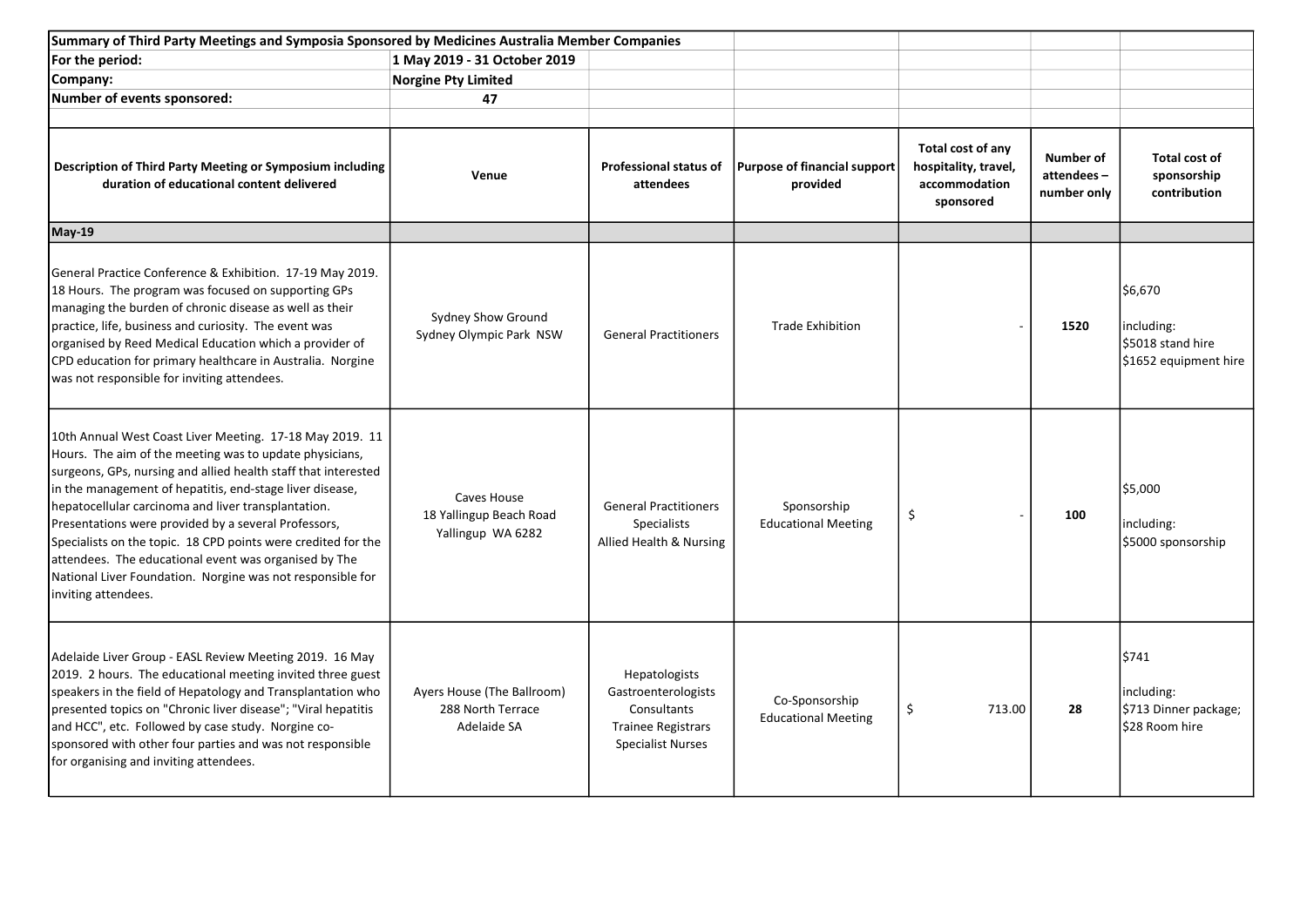| Summary of Third Party Meetings and Symposia Sponsored by Medicines Australia Member Companies                                                                                                                                                                                                                                                                                                            |                                                                                    |                                                                  |                                              |                |     |                                                                |
|-----------------------------------------------------------------------------------------------------------------------------------------------------------------------------------------------------------------------------------------------------------------------------------------------------------------------------------------------------------------------------------------------------------|------------------------------------------------------------------------------------|------------------------------------------------------------------|----------------------------------------------|----------------|-----|----------------------------------------------------------------|
| For the period:                                                                                                                                                                                                                                                                                                                                                                                           | 1 May 2019 - 31 October 2019                                                       |                                                                  |                                              |                |     |                                                                |
| Company:                                                                                                                                                                                                                                                                                                                                                                                                  | <b>Norgine Pty Limited</b>                                                         |                                                                  |                                              |                |     |                                                                |
| Number of events sponsored:                                                                                                                                                                                                                                                                                                                                                                               | 47                                                                                 |                                                                  |                                              |                |     |                                                                |
| Montserrat Quarterly Educational Meeting. 28 May 2019.<br>1.5 Hours. Presentations provided by three guest speakers<br>on topics of "Diet Therapy in IBD"; "Clinical Case<br>Presentation" and "Updates in GI Histopathology" followed<br>by Q&A. Norgine sponsored the meeting but was not<br>responsible for organising and inviting attendees.                                                         | Continental Café<br>21 Barker Street<br>New Farm QLD 4005                          | Gastroenterologists<br>Pathologists                              | Sponsorship<br><b>Educational Meeting</b>    | \$<br>900.00   | 10  | \$1,000<br>including:<br>\$900 Dinner package;<br>S100 AV hire |
| Canberra Gut Club Quarterly Meeting. 30 May 2019. 1.5<br>Hours. Two guest speakers in the field of Viral Hepatitis and<br>Sureins in Pancreatic Cancer invited for presentations<br>followed by case and discussion. Norgine co-sponsored<br>meeting but was not responsible for organising the meeting<br>and inviting attendees.                                                                        | Hotel Realm<br><b>Private Function Room</b><br>18 National Circuit<br>Canberra ACT | Hepatologists<br>Gastroenterologists<br><b>Specialist Nurses</b> | Co-Sponsorship<br><b>Educational Meeting</b> | \$<br>538.00   | 23  | 5668<br>including:<br>\$538 Dinner package;<br>S130 AV hire    |
| St Vincent's Private Hospital Melbourne GP CPD Meeting. 22<br>May 2019. 2 hours. The educational meeting invited four<br>specialists presented a multidisciplinary case study around<br>the topics of Colorectal Surgery, Rectal Bleeding,<br>Constipation and Faecal Incontinence. The meeting was<br>organised by St Vincent's Private Hospital. Norgine was not<br>responsible for inviting attendees. | St Vincent's Private Hospital<br>240 Hoppers Lane<br>Werribee VIC                  | <b>General Practitioners</b><br>Specialists                      | Co-Sponsorship<br><b>Educational Meeting</b> | \$<br>1,000.00 | 30  | \$1,000<br>including:<br>\$1,000 Dinner<br>package;            |
| Brisbane Inter-Hospital Liver Group Meeting. 14 May 2019.<br>1.5 Hours. The educational meeting invited three guest<br>speakers presented on topics of "New models and targets in<br>HCC"; "the NHNRC grant; DSF1 therapy for liver disease" and<br>'EASL Updates" followed by discussions. Norgine co-<br>sponsored the meeting but was not responsible for<br>organising and inviting attendees.        | The Point Hotel<br>Kangaroo Point<br>Lambert Street<br>Brisbane QLD                | Clinicians<br>Scientists<br>Hepatologists<br>Gastroenterologists | Co-Sponsorship<br><b>Educational Meeting</b> | \$             | 48  | \$2,409<br>including:<br>\$2,409 co-sponsorship                |
| 2019 GENCA National Conference. 31 May - 2 June 2019. 15<br>Hours. The conference theme was "Engage, Explore,<br>Empower with national and international speakers who<br>presented relevant topics and latest research in Infection<br>Control and Professional Development. Norgine sponsored<br>for the educational sessions and trade exhibition.                                                      | Pullman Melbourne<br>Albert Park VIC                                               | Gastroenterology<br>Specialists Endoscopy<br><b>Nurses</b>       | <b>Trade Exhibition</b>                      |                | 273 | \$6,250<br>including:<br>\$6250 sponsorship                    |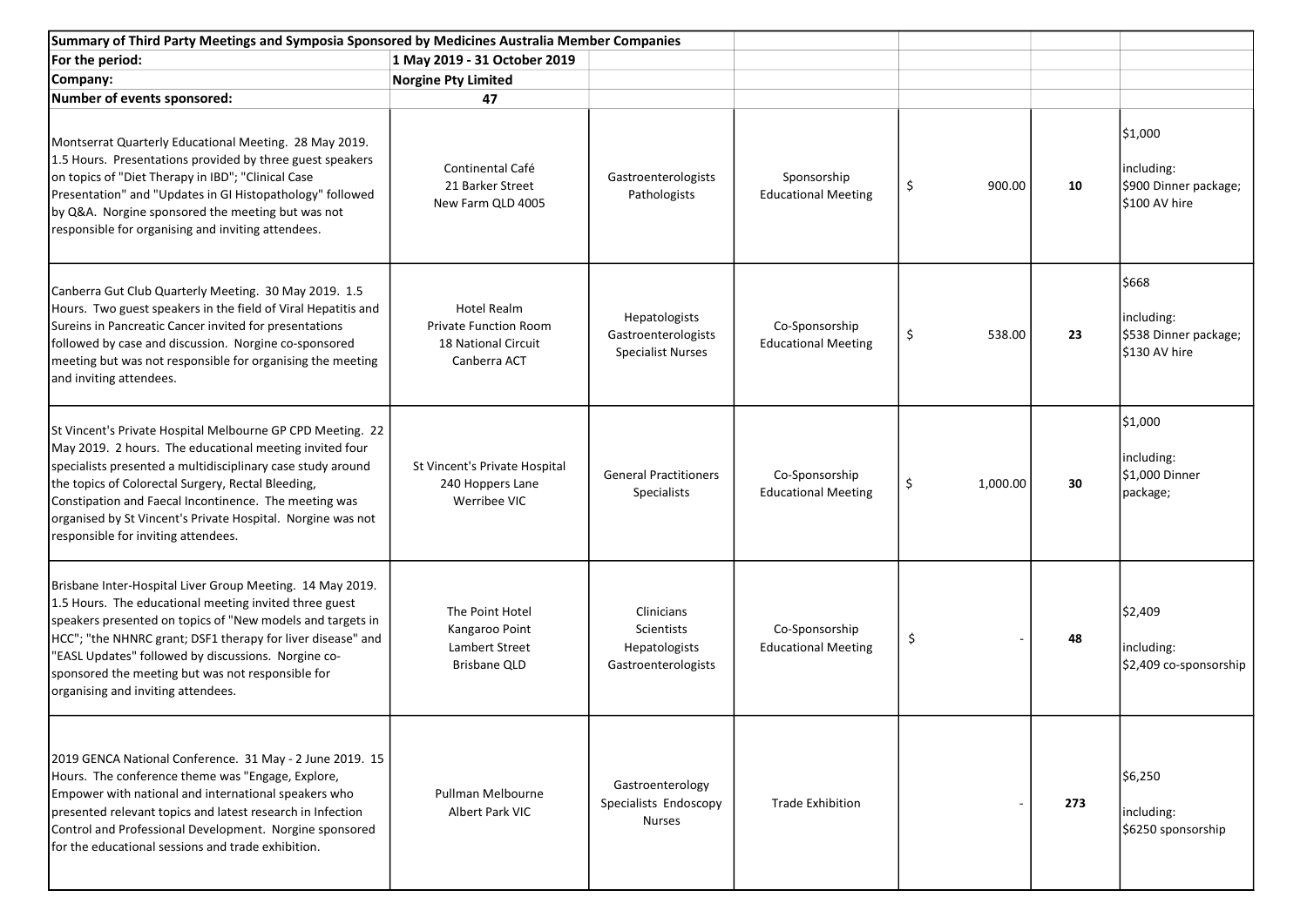| Summary of Third Party Meetings and Symposia Sponsored by Medicines Australia Member Companies                                                                                                                                                                                                                                                                                                                                                       |                                                      |                                                                                                |                                              |       |             |                                                                                                                                          |
|------------------------------------------------------------------------------------------------------------------------------------------------------------------------------------------------------------------------------------------------------------------------------------------------------------------------------------------------------------------------------------------------------------------------------------------------------|------------------------------------------------------|------------------------------------------------------------------------------------------------|----------------------------------------------|-------|-------------|------------------------------------------------------------------------------------------------------------------------------------------|
| For the period:                                                                                                                                                                                                                                                                                                                                                                                                                                      | 1 May 2019 - 31 October 2019                         |                                                                                                |                                              |       |             |                                                                                                                                          |
| Company:                                                                                                                                                                                                                                                                                                                                                                                                                                             | <b>Norgine Pty Limited</b>                           |                                                                                                |                                              |       |             |                                                                                                                                          |
| Number of events sponsored:                                                                                                                                                                                                                                                                                                                                                                                                                          | 47                                                   |                                                                                                |                                              |       |             |                                                                                                                                          |
| GENCA 2019 Sapphire Partnership Sponsorship for Trade<br>Exhibition. Norgine also sponsored the GENCA National<br>Conference with educational sessions and trade exhibition.                                                                                                                                                                                                                                                                         | Pullman Melbourne<br>Albert Park VIC                 | Gastroenterology<br>Specialists Endoscopy<br><b>Nurses</b>                                     | <b>Trade Exhibition</b>                      |       | $\mathbf 0$ | \$3,300<br>including:<br>\$3300 Sapphire<br>Partner sponsorship                                                                          |
| <b>Jun-19</b>                                                                                                                                                                                                                                                                                                                                                                                                                                        |                                                      |                                                                                                |                                              |       |             |                                                                                                                                          |
| 23rd Annual GESQ Noosa Update in Gastroenterology and<br>Hepatology Incorporating The Young Investigatory Awards<br>and the GESQ Trainee Day. 14-16 June 2019. 12 Hours.<br>Educational sessions were included an International guest<br>speaker on topics of "Reflux and Upper Gut Disorders";<br>"Upper GI Incidentaloma"; "Colonoscopy"; "Fatty Liver<br>Disease", etc. with case discussions. Norgine sponsored the<br>event with trade display. | Sofitel Noosa Pacific<br>Noosa Heads OLD             | Hepatologists<br>Gastroenterologists<br>Consultants<br><b>Advanced Trainees</b><br>Specialists | <b>Trade Display</b>                         |       | 110         | \$5,455<br>including:<br>\$5,455 sponsorship                                                                                             |
| Nepean GP's Information Meeting. 18 June 2019. 2 Hours.<br>Three gastroenterology professors presented on Liver<br>Cirrhosis, an overview of Diagnosis, Signs & Symptoms, HE &<br>Management, case study and Fibroscan Demonstration.<br>Certificate of Attendance were supplied on request for<br>reporting CME points. Norgine organised the meeting and<br>invited attendees.                                                                     | Café Upstairs<br>64-68 Derby Street<br>Kingswood NSW | <b>General Practitioners</b><br>Specialists                                                    | Sponsorship<br><b>Educational Meeting</b>    | 1,340 | 35          | \$1,340<br>including:<br>\$1,340 Dinner<br>package;                                                                                      |
| Sydney Gut Club. 12 June 2019. 1.5 Hours. Two guest<br>speakers presented on the topics followed by Q&A. The<br>meeting was organised by the Sydney Gut Club. Norgine co-<br>sponsored with six other companies costs including Admin<br>fee, F&B, Room hire, AV hire and Guest parking, and was not<br>responsible for inviting attendees.                                                                                                          | Pullman Hyde Park<br>Sydney NSW                      | Gastroenterology<br><b>Advanced Trainees</b>                                                   | Co-Sponsorship<br><b>Educational Meeting</b> |       | 60          | \$1,352<br>including:<br>\$268 admin Fee<br>\$683 dinner package;<br>\$179 AV hire<br>\$173 room hire<br>\$41 guest parking<br>\$14 fees |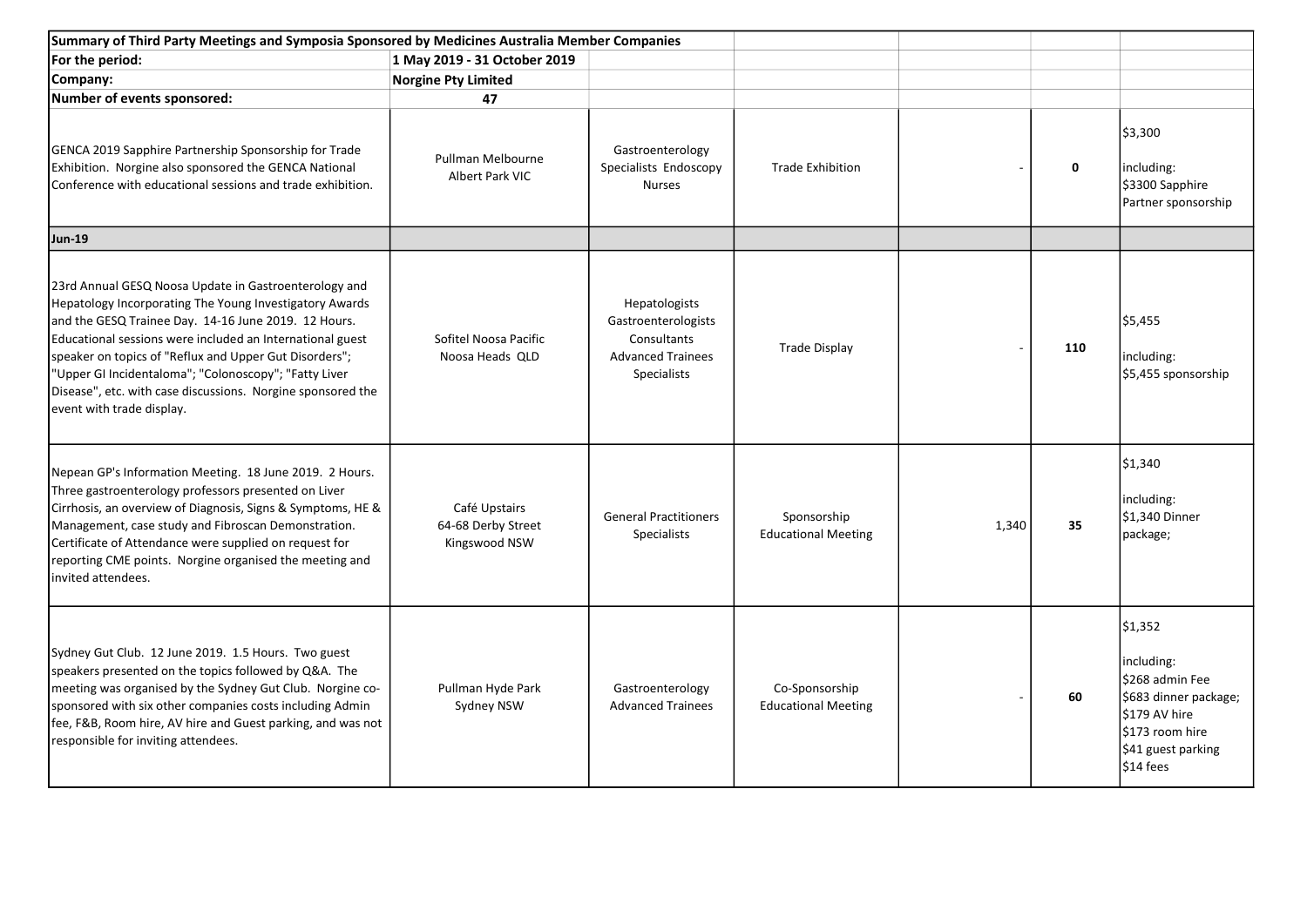| Summary of Third Party Meetings and Symposia Sponsored by Medicines Australia Member Companies                                                                                                                                                                                                                                                                                                                                 |                                                                                  |                                                                                                                                                        |                                              |     |     |                                                                                          |
|--------------------------------------------------------------------------------------------------------------------------------------------------------------------------------------------------------------------------------------------------------------------------------------------------------------------------------------------------------------------------------------------------------------------------------|----------------------------------------------------------------------------------|--------------------------------------------------------------------------------------------------------------------------------------------------------|----------------------------------------------|-----|-----|------------------------------------------------------------------------------------------|
| For the period:                                                                                                                                                                                                                                                                                                                                                                                                                | 1 May 2019 - 31 October 2019                                                     |                                                                                                                                                        |                                              |     |     |                                                                                          |
| Company:                                                                                                                                                                                                                                                                                                                                                                                                                       | <b>Norgine Pty Limited</b>                                                       |                                                                                                                                                        |                                              |     |     |                                                                                          |
| Number of events sponsored:                                                                                                                                                                                                                                                                                                                                                                                                    | 47                                                                               |                                                                                                                                                        |                                              |     |     |                                                                                          |
| Adelaide Liver Group multidisciplinary scientific Meeting. 12<br>June 2019. 1.5 Hours. The educational meeting invited three<br>guest speakers presented topics of "Hepatitis E"; "Not all<br>compensated cirrhotic are the same" and "HCC Prevention"<br>followed by discussion. Norgine co-sponsored with other<br>four companies, was not responsible for organising the<br>meeting and inviting attendees.                 | <b>Tower Room</b><br>The Lion Hotel<br>161 Melbourne Street<br>North Adelaide SA | Hepatologists<br>Gastroenterologists<br><b>Infectious Disease</b><br>Consultants<br><b>Advanced Trainees</b><br>Registrars<br><b>Specialist Nurses</b> | Co-Sponsorship<br><b>Educational Meeting</b> | 171 | 19  | \$376<br>including:<br>\$171 dinner package;<br>\$30 room, AV hire<br>\$175 to organiser |
| <b>Jul-19</b>                                                                                                                                                                                                                                                                                                                                                                                                                  |                                                                                  |                                                                                                                                                        |                                              |     |     |                                                                                          |
| Travel Medicine Alliance 14th Annual Conference. 26-28 July<br>2019. 6.5 Hours. A few Professors and Doctors were<br>presented topics of "Tick Borne Encephalitis"; "Travel Health<br>Tricky Topics"; "Malaria Update and Tafenoquine" and<br>research & case studies. The meeting was organised by<br>Travel Medicine Alliance, Norgine sponsored for the trade<br>display, and was not responsible for inviting attendees.   | <b>Marriott Hotel</b><br>515 Queen Street<br>Brisbane QLD 4000                   | <b>General Practitioners</b>                                                                                                                           | <b>Trade Display</b>                         |     | 100 | \$230<br>including:<br>\$230 sponsorship of<br>trade display                             |
| Victorian Gastroenterology Advanced Trainees Weekend. 20-<br>21 July 2019. 6 Hours. The program included four<br>educational sessions covering topics of IBD, Functional,<br>Hepatology, Endoscopy and case studies. The meeting was<br>organised by Gastroenterology Royal Melbourne Hospital,<br>Norgine sponsored the meeting but was not responsible for<br>inviting attendees.                                            | <b>Flinders Hotels</b><br>Crn Cook & Wood Streets<br>Flinders VIC 3929           | <b>Advanced Gastro</b><br><b>Trainees</b><br><b>Specialists</b>                                                                                        | Sponsorship<br><b>Educational Meeting</b>    |     | 40  | \$3,500<br>including:<br>\$3,500 sponsorship;                                            |
| South Australian Gut Club. 25 July 2019. 1.5 Hours. The<br>educational meeting had four guest speakers presented<br>topics of: "Small Intestinal Transplantation"; "Oesophageal<br>Manometer" and two cases of unusual Portal Hypertension.<br>The meeting was organised by the Women's & Children's<br>Hospital, Norgine co-sponsored the meeting with other two<br>companies and was not responsible for inviting attendees. | Sage Hotel<br>208-226 South Terrace<br>Adelaide SA 5000                          | Consultants<br>Gastroenterologists<br>Surgeons<br><b>Advanced Trainees</b><br><b>Scientists</b><br><b>Registered Nurses</b>                            | Co-Sponsorship<br><b>Educational Meeting</b> | 857 | 33  | \$973<br>including:<br>\$857 dinner package;<br>\$106 room<br>\$10 misc. charges         |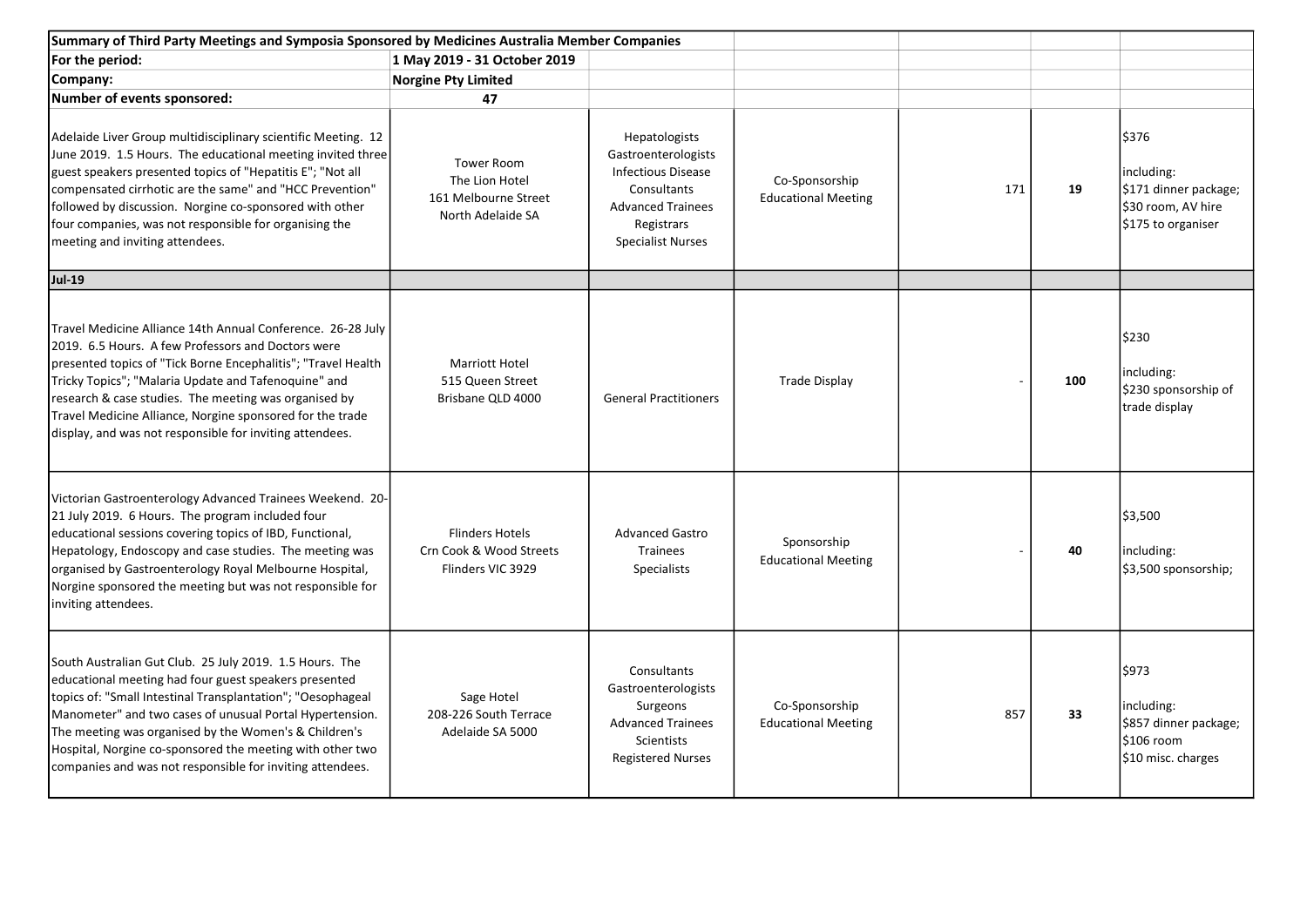| Summary of Third Party Meetings and Symposia Sponsored by Medicines Australia Member Companies                                                                                                                                                                                                                                                                                                                                                                                                                                                                                                                |                                                                                      |                                                                                    |                                              |                |    |                                                                                     |
|---------------------------------------------------------------------------------------------------------------------------------------------------------------------------------------------------------------------------------------------------------------------------------------------------------------------------------------------------------------------------------------------------------------------------------------------------------------------------------------------------------------------------------------------------------------------------------------------------------------|--------------------------------------------------------------------------------------|------------------------------------------------------------------------------------|----------------------------------------------|----------------|----|-------------------------------------------------------------------------------------|
| For the period:                                                                                                                                                                                                                                                                                                                                                                                                                                                                                                                                                                                               | 1 May 2019 - 31 October 2019                                                         |                                                                                    |                                              |                |    |                                                                                     |
| Company:                                                                                                                                                                                                                                                                                                                                                                                                                                                                                                                                                                                                      | <b>Norgine Pty Limited</b>                                                           |                                                                                    |                                              |                |    |                                                                                     |
| Number of events sponsored:                                                                                                                                                                                                                                                                                                                                                                                                                                                                                                                                                                                   | 47                                                                                   |                                                                                    |                                              |                |    |                                                                                     |
| NAFLD Education Meeting. 24 July 2019. 2 Hours. The<br>educational meeting provided an important update for<br>clinicians on Hepatic Encephalopathy, a guest speaker<br>presented a topic of "Importance of Diet" followed by Q&A.<br>The meeting was organised by the Liver Foundation WA.<br>Norgine sponsored the meeting but was not responsible for<br>inviting attendees.                                                                                                                                                                                                                               | <b>Function Room</b><br>Aqua Viva on the Swan<br>Nedlands WA 6909                    | <b>General Practitioners</b><br>General Physicians<br>Specialists<br><b>Nurses</b> | Sponsorship<br><b>Educational Meeting</b>    | \$<br>4,636.00 | 60 | \$4,636<br>including:<br>\$4,636 dinner package;                                    |
| Newcastle Gut Club. 25 July 2019. 2 Hours. The regular<br>educational meeting provided two presentations on topics of<br>"Immune checkpoint inhibitors-game changes with an<br>Achilles heel" and "The evolving role of the gut microbiome<br>in Irritable Bowel Syndrome" followed by Q&A and<br>gastroenterological updates. The meeting was organised by<br>the Newcastle Gut Club Committee. Norgine co-sponsored<br>the meeting but was not responsible for inviting attendees.                                                                                                                          | Merewether Surfhouse<br>5 Henderson Parade<br>Merewether NSW 2291                    | Specialists<br><b>Advanced Trainees</b><br>Registrars                              | Co-Sponsorship<br><b>Educational Meeting</b> | \$<br>1,276.00 | 29 | \$1,501<br>including:<br>\$1,276 dinner package;<br>\$175 room hire<br>\$50 AV hire |
| Gastroenterology/Immunology GP Education Conference. 20<br>July 2019. 6 Hours. The conference allowed Specialists and<br>GPs to meet and discuss innovative technologies, procedures<br>and practices in the sessions. There were eight speakers in<br>the field presenting topics such as: "Early indicators of<br>inflammatory bowel disease"; "Ulcerative Colitis vs Crohns<br>Disease"; "Hepatic Encephalopathy"; "New approaches to<br>psoriasis management of comorbidities" with case studies.<br>Norgine sponsored for workshops and trade display and was<br>not responsible for inviting attendees. | Ballroom<br>Victoria Park Function Centre<br><b>Herston Road</b><br>Herston QLD 4006 | <b>General Practitioners</b><br>Specialists                                        | <b>Trade Display</b>                         | \$             | 62 | \$5,000<br>including:<br>\$5,000 sponsorship;                                       |
| Aug-19                                                                                                                                                                                                                                                                                                                                                                                                                                                                                                                                                                                                        |                                                                                      |                                                                                    |                                              |                |    |                                                                                     |
| Gastroenterology Update 2019 (including Advance Liver<br>Disease), it also allocated category 2 RACGP 4 Points. 14<br>August 2019. 2.5 Hours. Educational presentations were<br>presented by five guest speakers in the field followed by<br>Q&A. Then evaluation for CPD points took place at the end.<br>The meeting was organised by the Manly Warringah Division<br>of GP Ltd. Norgine was not responsible for inviting<br>attendees.                                                                                                                                                                     | Conference Room<br>The Bored Monkey<br>1304 Pittwater Road<br>Narrabeen NSW 2101     | Gastroenterologists<br><b>General Practitioners</b>                                | Co-Sponsorship<br><b>Educational Meeting</b> | \$             | 33 | \$1,950<br>including:<br>\$1,950 co-sponsorship;                                    |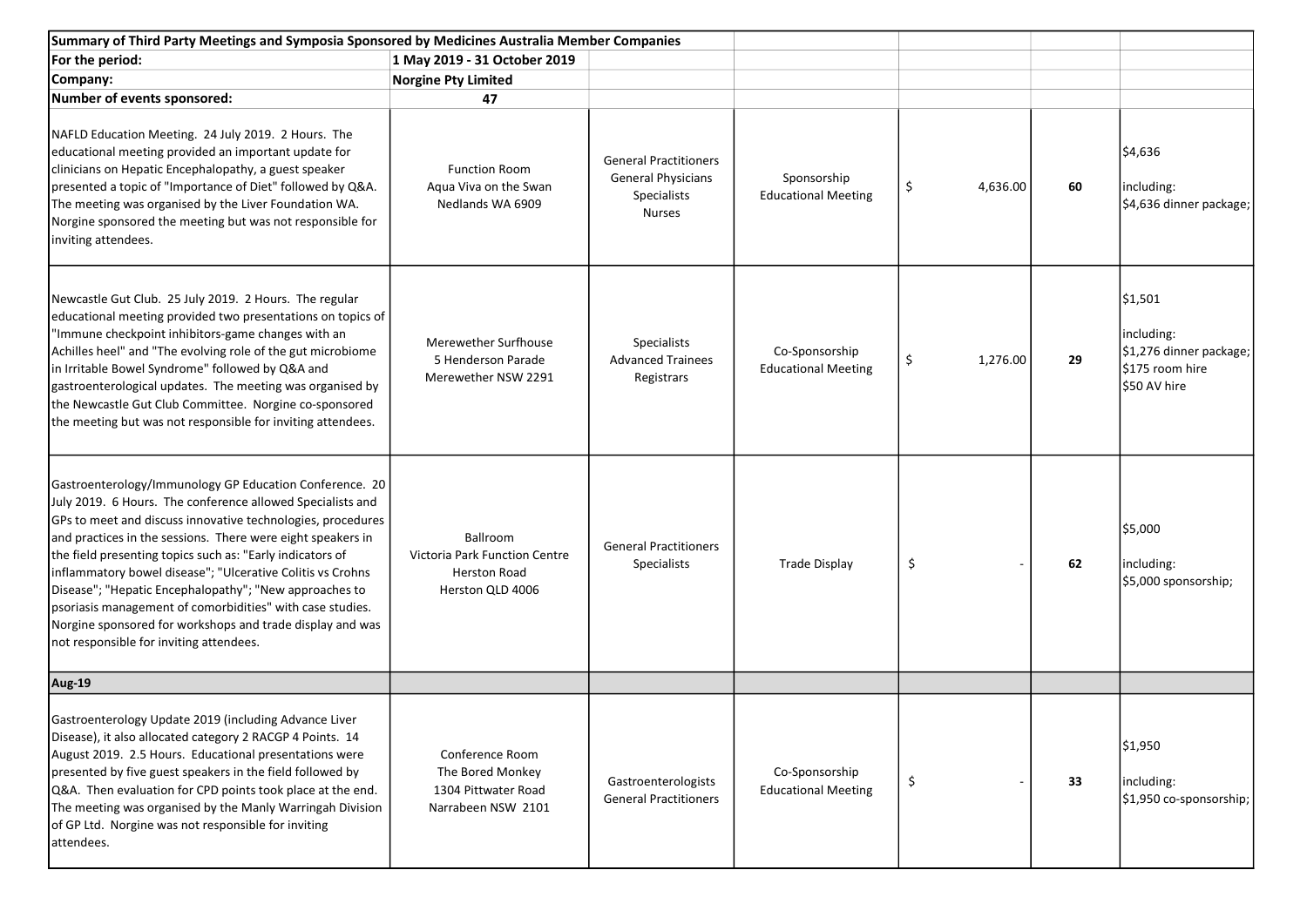| Summary of Third Party Meetings and Symposia Sponsored by Medicines Australia Member Companies                                                                                                                                                                                                                                                                                                                                                                                                                         |                                                                                                                    |                                                                                                                                          |                                              |                |     |                                                                             |
|------------------------------------------------------------------------------------------------------------------------------------------------------------------------------------------------------------------------------------------------------------------------------------------------------------------------------------------------------------------------------------------------------------------------------------------------------------------------------------------------------------------------|--------------------------------------------------------------------------------------------------------------------|------------------------------------------------------------------------------------------------------------------------------------------|----------------------------------------------|----------------|-----|-----------------------------------------------------------------------------|
| For the period:                                                                                                                                                                                                                                                                                                                                                                                                                                                                                                        | 1 May 2019 - 31 October 2019                                                                                       |                                                                                                                                          |                                              |                |     |                                                                             |
| Company:                                                                                                                                                                                                                                                                                                                                                                                                                                                                                                               | <b>Norgine Pty Limited</b>                                                                                         |                                                                                                                                          |                                              |                |     |                                                                             |
| Number of events sponsored:                                                                                                                                                                                                                                                                                                                                                                                                                                                                                            | 47                                                                                                                 |                                                                                                                                          |                                              |                |     |                                                                             |
| Prospectus Information For The 2019 Endoskills - Live<br>Endoscopy Training and Education Events. 23 August 2019.<br>6 Hours. The Endoskills GI had a special edition in 2019 with<br>a focus IBD and polypectomy. The event also had lectures<br>and live demonstrations from local experts on areas such as<br>polyp detection, bowel preps, IBD surveillance and lesion<br>assessment. Norgine sponsored the event but was not<br>responsible for inviting attendees.                                               | Kerry Packer Education Centre<br>Royal Prince Alfred Hospital<br>Missenden Road<br>Camperdown Sydney NSW           | Hepatologists<br>Gastroenterologists<br>Surgeons<br><b>Advanced Trainees</b><br><b>Specialists</b><br><b>Nurses</b>                      | <b>Trade Display</b>                         | \$             | 201 | \$5,195<br>including:<br>\$4,545 Silver<br>sponsorship<br>\$650 exhib stand |
| <b>GENCA NSW Branch Full Day Educational Meeting - Updates</b><br>in Gastroenterology and Hepatology. 3 August 2019. 4<br>Hours. Attendees gained insight into what was Eosinophilic<br>esophagitis and Duodenal eosinophilia that be able to<br>distinguish between NASH and NAFLD, looking at the<br>different types of colitis and treatment options for patients<br>with IBD. 5 hours CPD was awarded for the attendees.<br>Norgine sponsored for trade display and was not responsible<br>for inviting attendees. | St George Hospital<br>Research and Educating Centre<br>Auditorium Ground Floor<br>4-10 South Street<br>Kogarah NSW | <b>Endoscopy Nurses</b><br><b>Gastro Nurses</b><br><b>Liver Nurses</b><br><b>IBD Nurses</b><br><b>Operating Theatre</b><br><b>Nurses</b> | <b>Trade Display</b>                         | \$             | 60  | \$550<br>including:<br>\$550 sponsorship of<br>trade display                |
| Canberra Gut Club - New approaches to IBD. 22 August 2019.<br>1.5 Hours. The regular educational meeting invited two<br>professors presented topics of "Surgical management of<br>complex pelvic Crohn's disease" and "The next revolution in<br>IBD therapy - microbiota, diet and their interaction" with<br>cases and discussions. The meeting was organised by the<br>Canberra Gut Club, Norgine co-sponsored with other two<br>companies and was not responsible for inviting attendees.                          | <b>Hotel Realm</b><br><b>Private Function Room</b><br>18 National Circuit<br>Canberra ACT                          | Gastroenterology<br><b>Specialists</b><br><b>Nurses</b>                                                                                  | Co-Sponsorship<br><b>Educational Meeting</b> | \$<br>879.00   | 40  | \$947<br>including:<br>\$879 dinner package;<br>\$68 AV hire                |
| Victorian/Tasmanian Gastroenterology Trainee Educational<br>Program. 19 August 2019. 1.5 Hours. The regular meeting<br>was a part of the formal training for Gastroenterology<br>Registrars and Fellows organised by the Western Health<br>Gastroenterology Department. Norgine sponsored the<br>meeting but was not responsible for inviting attendees.                                                                                                                                                               | <b>Quaff Restaurant</b><br>436 Toorak Road<br><b>Toorak Melbourne VIC</b>                                          | Specialists<br>Registrars                                                                                                                | Sponsorship<br><b>Educational Meeting</b>    | \$<br>1,623.00 | 21  | \$1,623<br>including:<br>\$1,623 dinner package;                            |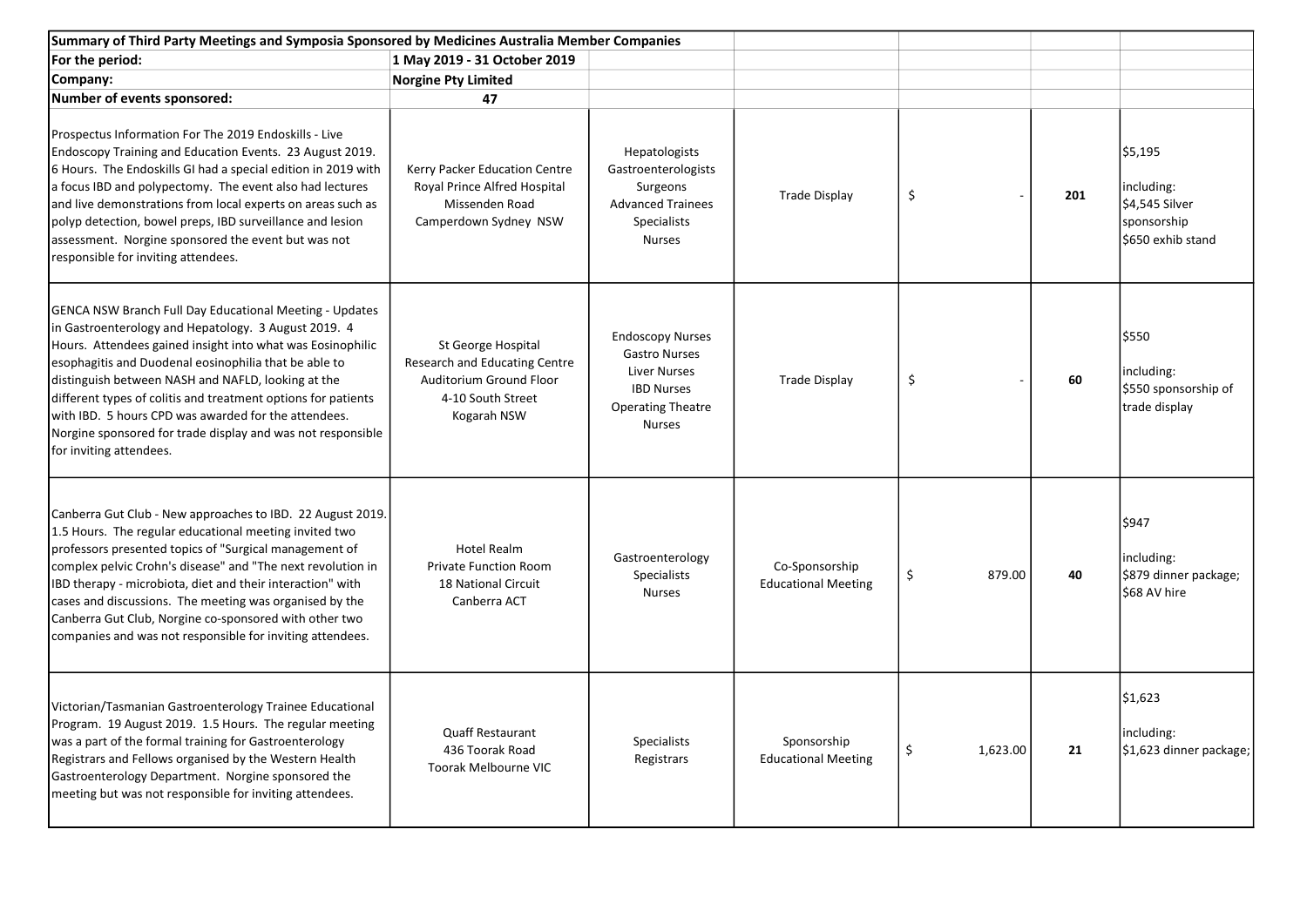| Summary of Third Party Meetings and Symposia Sponsored by Medicines Australia Member Companies                                                                                                                                                                                                                                                                                                                                                                                                                                                       |                                                                                    |                                                     |                                              |                |    |                                                                     |
|------------------------------------------------------------------------------------------------------------------------------------------------------------------------------------------------------------------------------------------------------------------------------------------------------------------------------------------------------------------------------------------------------------------------------------------------------------------------------------------------------------------------------------------------------|------------------------------------------------------------------------------------|-----------------------------------------------------|----------------------------------------------|----------------|----|---------------------------------------------------------------------|
| For the period:                                                                                                                                                                                                                                                                                                                                                                                                                                                                                                                                      | 1 May 2019 - 31 October 2019                                                       |                                                     |                                              |                |    |                                                                     |
| Company:                                                                                                                                                                                                                                                                                                                                                                                                                                                                                                                                             | <b>Norgine Pty Limited</b>                                                         |                                                     |                                              |                |    |                                                                     |
| Number of events sponsored:                                                                                                                                                                                                                                                                                                                                                                                                                                                                                                                          | 47                                                                                 |                                                     |                                              |                |    |                                                                     |
| Brisbane Inter-Hospital Liver Group Meeting. 8 August 2019.<br>2 Hours. The educational meeting topic was "Managing the<br>end-stage of cirrhosis", three guest speakers presented on<br>"The role of intestine in NASH"; "Clinical controversies in HCC<br>management and liver transplantation" with cases and<br>discussions. The meeting was organised by e-Kiddna Event<br>Management, Norgine co-sponsored with other two<br>companies and was not responsible for inviting attendees.                                                         | The Point Hotel<br>Kangaroo Point<br>Lambert Street<br><b>Brisbane QLD</b>         | Clinicians<br>Scientists<br>Physicians              | Co-Sponsorship<br><b>Educational Meeting</b> | \$             | 50 | \$2,409<br>including:<br>\$2,409 co-sponsorship;                    |
| Sydney Liver Group Meeting. 21 August 2019. 1.5 Hours.<br>The meeting provided an opportunity for specialists in the<br>field to collaborate with colleagues and attending<br>presentations on topics of "Translating Laboratory Research<br>into the Clinic" and "Practice Changing" followed by Q&A.<br>The meeting was organised by the Liverpool Hospital<br>Department of Gastroenterology and Hepatology, Norgine<br>sponsored the meeting but was not responsible for inviting<br>attendees.                                                  | Next Generation Health & Lifestyle<br>Clubs<br>504a Victoria Road<br>Ryde NSW 2112 | Hepatologists<br>Gastroenterologists<br>Specialists | Sponsorship<br><b>Educational Meeting</b>    | \$<br>3,000.00 | 40 | \$3,136<br>including:<br>\$3,000 dinner package;<br>\$136 equipment |
| Accredited GP Educational Forum - Brisbane Waters Private<br>Hospital. 29 August 2019. 1.5 Hours The theme of the event<br>was "Lets Talk: Liver & Peripheral Nerve Systems". The<br>learning outcomes included Recognise various patterns<br>associated with liver function results and appropriate<br>investigations to under take. GPs were allocated 4 Category<br>2 points in CPD Program. The event was organised by the<br>Brisbane Waters Private Hospital, Norgine sponsored the<br>meeting but was not responsible for inviting attendees. | <b>Bistro Du Monde</b><br>10 Kurrawyba Avenue<br><b>Terrigal NSW</b>               | <b>General Practitioners</b>                        | Sponsorship<br><b>Educational Meeting</b>    | \$<br>2,473.00 | 35 | \$2,473<br>including:<br>\$2,473 dinner package;                    |
| GP Education Update on Gastroenterology & Urology.<br>28/08/2019. 1.5 Hours. The objective of the meeting was to<br>educate GP's on current topics and optimise patient<br>management in the community. Presentations included<br>"Fatty Liver, Colonic Polyps, Bladder outlet obstruction", etc.<br>CPD points was awarded for the attendees. The meeting was<br>organised by Mulgrave Private Hospital, Norgine sponsored<br>the meeting but was not responsible for inviting attendees.                                                           | Amazing Grace Cranbourne<br>150-156 South Gippsland Hwy<br>Cranbourne VIC 3977     | <b>General Practitioners</b>                        | <b>Trade Display</b>                         | \$             | 15 | \$818<br>including:<br>\$818 sponsorship of<br>trade display        |
| <b>Sep-19</b>                                                                                                                                                                                                                                                                                                                                                                                                                                                                                                                                        |                                                                                    |                                                     |                                              |                |    |                                                                     |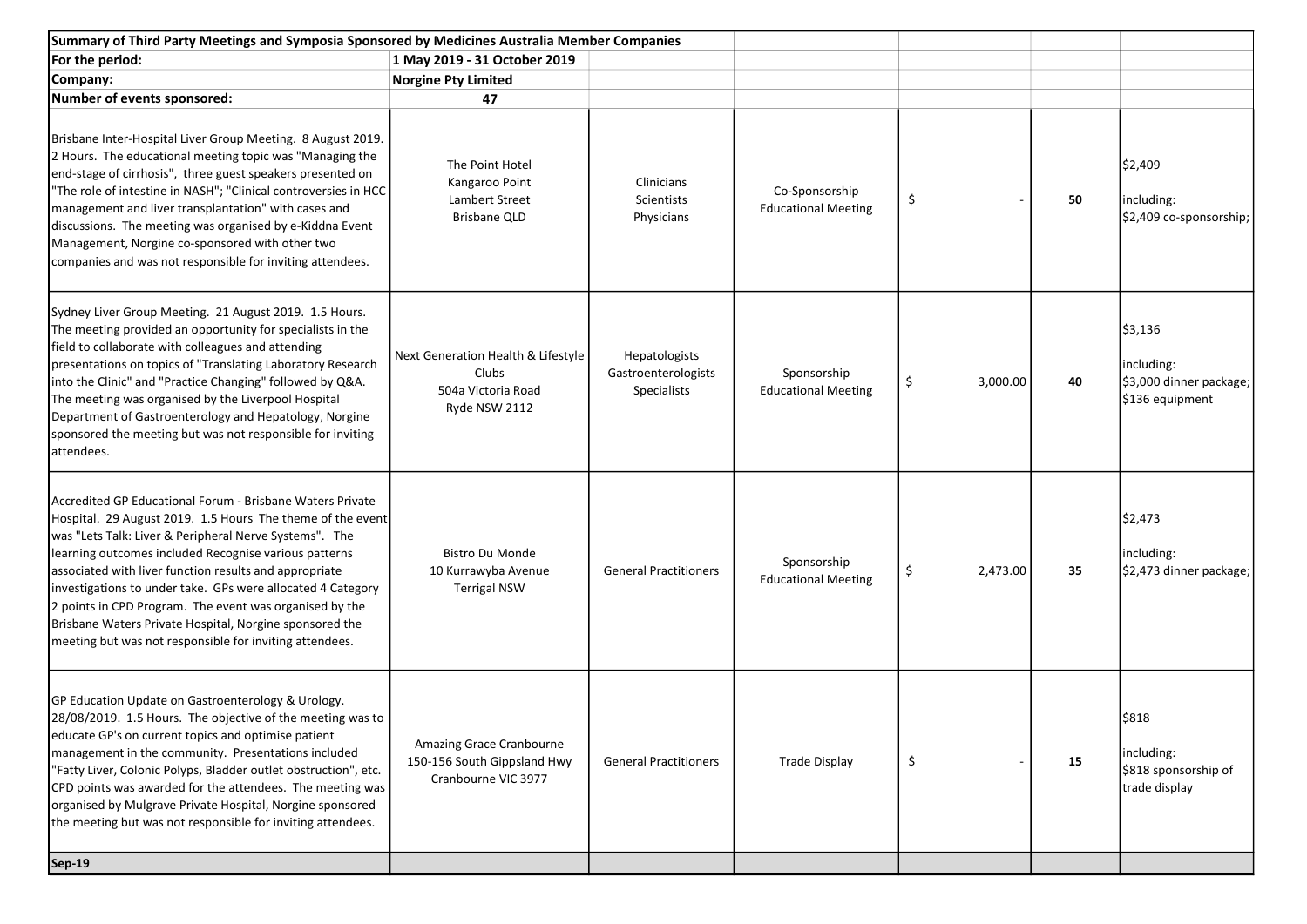| Summary of Third Party Meetings and Symposia Sponsored by Medicines Australia Member Companies                                                                                                                                                                                                                                                                                                                                                                        |                                                                                                                    |                                                                                                       |                                           |                                 |      |                                                                                  |
|-----------------------------------------------------------------------------------------------------------------------------------------------------------------------------------------------------------------------------------------------------------------------------------------------------------------------------------------------------------------------------------------------------------------------------------------------------------------------|--------------------------------------------------------------------------------------------------------------------|-------------------------------------------------------------------------------------------------------|-------------------------------------------|---------------------------------|------|----------------------------------------------------------------------------------|
| For the period:                                                                                                                                                                                                                                                                                                                                                                                                                                                       | 1 May 2019 - 31 October 2019                                                                                       |                                                                                                       |                                           |                                 |      |                                                                                  |
| Company:                                                                                                                                                                                                                                                                                                                                                                                                                                                              | <b>Norgine Pty Limited</b>                                                                                         |                                                                                                       |                                           |                                 |      |                                                                                  |
| Number of events sponsored:                                                                                                                                                                                                                                                                                                                                                                                                                                           | 47                                                                                                                 |                                                                                                       |                                           |                                 |      |                                                                                  |
| AGW - The Universe Within 2019. 8-10 September 2019.<br>The 3-day program included each full days of educational<br>sessions in six different Halls with wide range of topics such<br>as: Endoscopy Live Video; Gastroenterology Update; IBD;<br>Pancreas early diagnosis and therapies; Indigenous, Rural &<br>Remote and many more. Norgine participated with Silver<br>sponsorship and was not responsible for inviting attendees.                                 | <b>Adelaide Convention Centre</b><br>Adelaide SA                                                                   | Hepatologists<br>Gastroenterologists<br>Consultants<br><b>Advanced Trainees</b><br><b>Specialists</b> | <b>Trade Exhibition</b>                   | \$                              | 1200 | \$66,500<br>including:<br>\$31,500 Silver<br>sponsorship<br>\$35,000 exhib stand |
| Hepatitis B Infection: A case based approach & H Pylori<br>Treatment. 5 September 2019. 1 Hour. A professor and a<br>doctor in the field of Gastroenterology and Hepatology made<br>presentations around Hepatitis B and HBV with case studies<br>followed by Q&A. The educational meeting was organised by<br>Norgine Hospital Specialist who also invited attendees,<br>Certificate of Attendance were provided for the attendees.                                  | Mercure Darwin Airport Resort<br>Conference Room<br>1 Sir Norman Brealey Drive<br>Darwin CBD NT 0821               | Clinicians<br><b>Practice Nurses</b>                                                                  | Sponsorship<br><b>Educational Meeting</b> | $\ddot{\mathsf{S}}$<br>2,412.00 | 37   | \$2,730<br>including:<br>\$2,412 dinner package;<br>\$318 room hire              |
| General Practice Conference & Exhibition Brisbane 2019. 13-<br>15 September 2019. 20 Hours. The program designed to<br>arm delegates with the cross-disciplinary skills to make a real<br>difference to practice, across the full spectrum of primary<br>care. The conference arranged 6 Active Learning Modules<br>and over 90 Education Sessions and Masterclasses to give the<br>skills for managing the growing burden of Chronic Disease in<br>general practice. | <b>Brisbane Convention &amp; Exhibition</b><br>Centre<br><b>Cnr Merivale and Glenelg Streets</b><br>South Bank QLD | <b>General Practitioners</b><br>Nurses<br><b>Allied Healthcare</b>                                    | Sponsorship<br><b>Educational Meeting</b> |                                 | 1083 | \$5,864<br>including:<br>\$4,255 exhib stand<br>\$1,609 exhib signage            |
| Medical Therapy of Portal Hypertension. 3 September 2019.<br>1.5 Hours. Presentation provided by a professor of Medicine<br>at University of Barcelona, Spain followed by discussion. The<br>educational meeting was organised by the Blacktown Mt<br>Druitt Hospital and Western Sydney University. Norgine<br>sponsored the meeting and was not responsible for inviting<br>attendees.                                                                              | Ecco Restaurant<br>2 St Georges Crescent<br>Drummoyne NSW                                                          | Specialists<br>Registrars                                                                             | Sponsorship<br><b>Educational Meeting</b> | 2,373                           | 29   | \$2,863<br>including:<br>\$2,373 dinner package;<br>\$455 room hire<br>\$35 fees |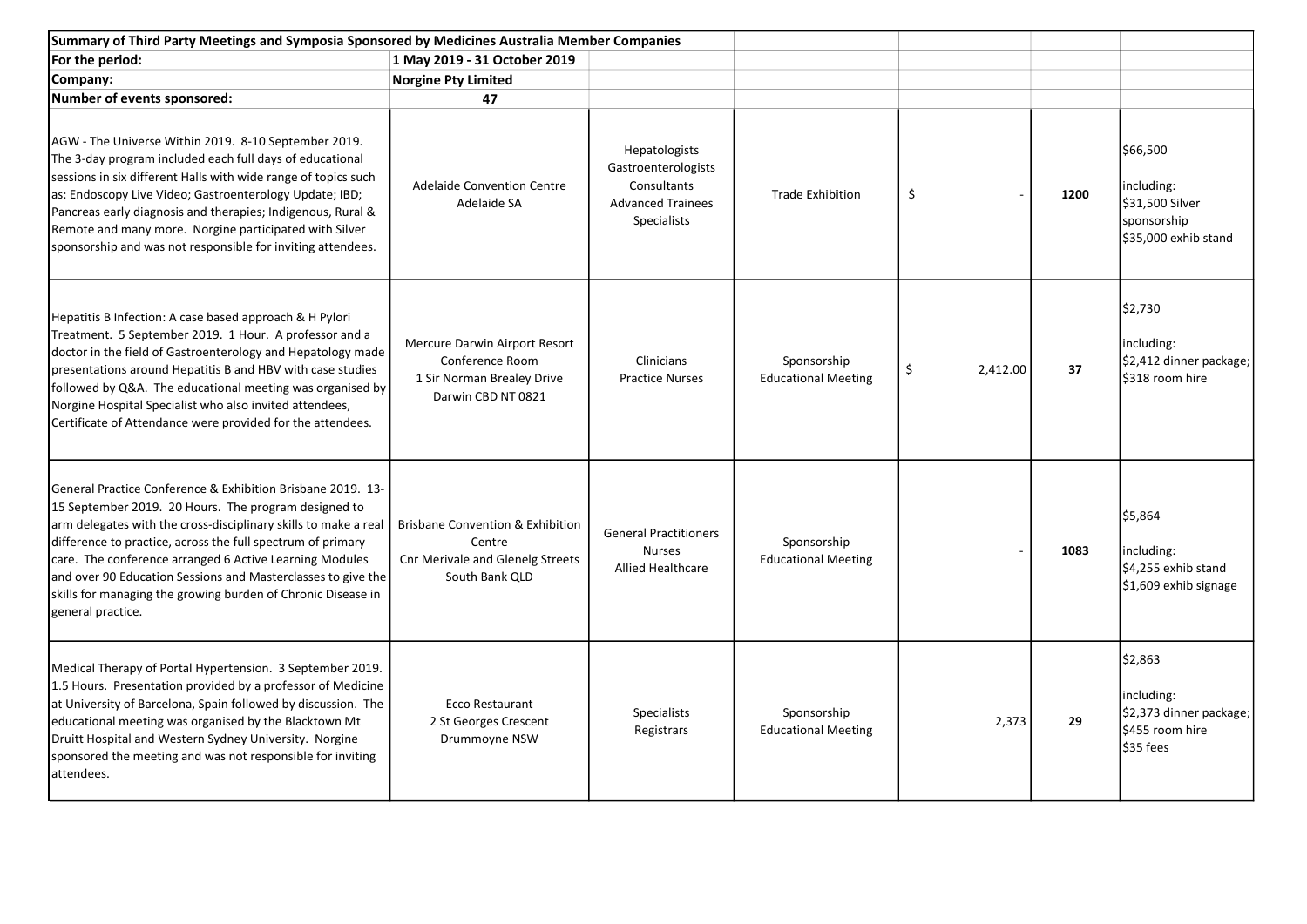| Summary of Third Party Meetings and Symposia Sponsored by Medicines Australia Member Companies                                                                                                                                                                                                                                                                                                                                               |                                                                                |                                                                                                |                                              |       |     |                                                                                                                                                                           |
|----------------------------------------------------------------------------------------------------------------------------------------------------------------------------------------------------------------------------------------------------------------------------------------------------------------------------------------------------------------------------------------------------------------------------------------------|--------------------------------------------------------------------------------|------------------------------------------------------------------------------------------------|----------------------------------------------|-------|-----|---------------------------------------------------------------------------------------------------------------------------------------------------------------------------|
| For the period:                                                                                                                                                                                                                                                                                                                                                                                                                              | 1 May 2019 - 31 October 2019                                                   |                                                                                                |                                              |       |     |                                                                                                                                                                           |
| Company:                                                                                                                                                                                                                                                                                                                                                                                                                                     | <b>Norgine Pty Limited</b>                                                     |                                                                                                |                                              |       |     |                                                                                                                                                                           |
| Number of events sponsored:                                                                                                                                                                                                                                                                                                                                                                                                                  | 47                                                                             |                                                                                                |                                              |       |     |                                                                                                                                                                           |
| Victorian/Tasmanian Gastroenterology Trainee Education<br>Program. 16 September 2019. 1.5 Hours. The meeting topic<br>presented was "Drug induced liver injury". The meeting was<br>organised by the Eastern Health, Norgine was sponsored the<br>meeting and was not responsible for inviting attendees.                                                                                                                                    | <b>Quaff Restaurant</b><br>436 Toorak Road<br>Toorak VIC 3142                  | Specialists<br>Registrars                                                                      | Sponsorship<br><b>Educational Meeting</b>    | 773   | 10  | \$773<br>including:<br>\$773 dinner package;                                                                                                                              |
| GP Liver Educational Meeting on Gastroenterology. 25<br>September 2019. 1.5 Hours. The meeting had two guest<br>speakers presented on "NAFLD and Advanced Liver Disease"<br>and "Endoscopy Case Study" followed by discussion. The<br>meeting was organised by Ivanhoe Endoscopy Centre,<br>Norgine sponsored the meeting but was not responsible for<br>inviting attendees.                                                                 | L'Artigiano Function Room<br>77 Upper Heidelberg Road<br>Ivanhoe VIC 3079      | <b>General Practitioners</b>                                                                   | Sponsorship<br><b>Educational Meeting</b>    | 2,182 | 30  | \$2,182<br>including:<br>\$2,182 dinner package;                                                                                                                          |
| Adelaide Liver Group Meeting. 24 September 2019. 2 Hours.<br>Three guest speakers were presented topics on "Hepatitis E",<br>"Not all compensated cirrhotics are the same" and "HCC<br>prevention" with case study and Q&A. The meeting was<br>organised by the ALG, Norgine co-sponsored with other four<br>companies for F&B, Room, AV hire and Flights,<br>Accommodation for speakers, but was not responsible for<br>inviting attendees. | Lion Hotel Function Room<br>161 Melbourne Street<br>North Adelaide SA 5006     | Hepatologists<br>Gastroenterologists<br>Consultants<br><b>Advanced Trainees</b><br>Specialists | Co-Sponsorship<br><b>Educational Meeting</b> |       | 29  | \$410<br>including:<br>\$410 co-sponsorship;                                                                                                                              |
| Sydney Gut Club. 25 September 2019. 2 Hours. The<br>educational meeting invited two guest speakers presented<br>topics of "The Gut Microbiome" and "New Colonoscopy<br>Surveillance Guidelines" followed by Q&A. The meeting was<br>organised by the Sydney Gut Club, Norgine co-sponsored<br>with other seven companies and was not responsible for<br>inviting attendees.                                                                  | Pullman Sydney Hyde Hotel<br>Ibis Room<br>36 College Street<br>Sydney NSW 2000 | Gastroenterologists<br><b>Advanced Trainees</b>                                                | Co-Sponsorship<br><b>Educational Meeting</b> |       | 110 | \$2,094<br>including:<br>sponsorship 1/8<br>portion costs:<br>\$1.136: F&B<br>\$227: Venue hire<br>\$182: AV hire<br>\$259: Parking<br>\$268: Admin fee<br>\$22: Card fee |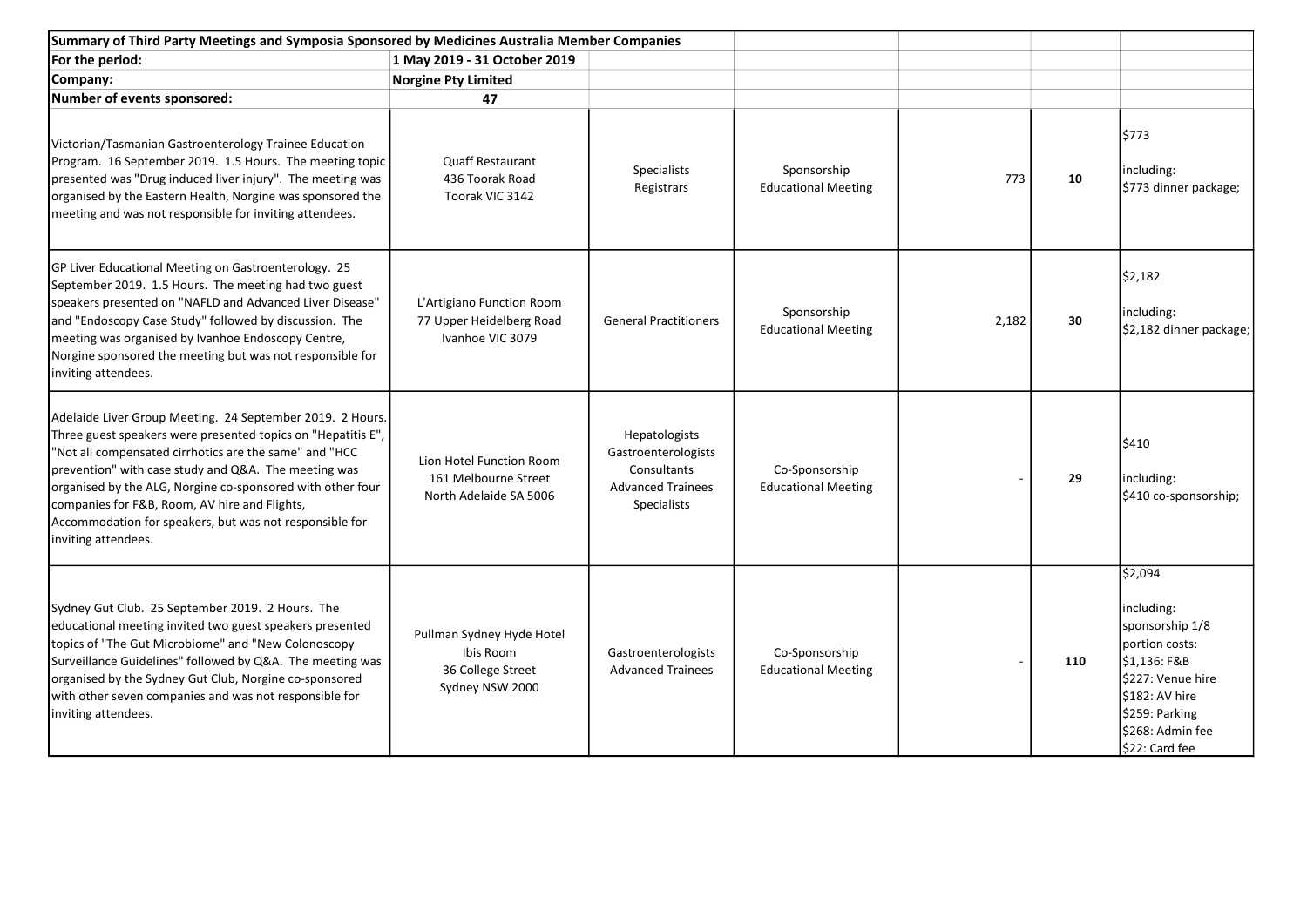| Summary of Third Party Meetings and Symposia Sponsored by Medicines Australia Member Companies                                                                                                                                                                                                                                                                                                                                                                                                                                                                                                                                                                                                                                              |                                                                                           |                                                     |                                              |     |           |                                                                                                             |
|---------------------------------------------------------------------------------------------------------------------------------------------------------------------------------------------------------------------------------------------------------------------------------------------------------------------------------------------------------------------------------------------------------------------------------------------------------------------------------------------------------------------------------------------------------------------------------------------------------------------------------------------------------------------------------------------------------------------------------------------|-------------------------------------------------------------------------------------------|-----------------------------------------------------|----------------------------------------------|-----|-----------|-------------------------------------------------------------------------------------------------------------|
| For the period:                                                                                                                                                                                                                                                                                                                                                                                                                                                                                                                                                                                                                                                                                                                             | 1 May 2019 - 31 October 2019                                                              |                                                     |                                              |     |           |                                                                                                             |
| Company:                                                                                                                                                                                                                                                                                                                                                                                                                                                                                                                                                                                                                                                                                                                                    | <b>Norgine Pty Limited</b>                                                                |                                                     |                                              |     |           |                                                                                                             |
| Number of events sponsored:                                                                                                                                                                                                                                                                                                                                                                                                                                                                                                                                                                                                                                                                                                                 | 47                                                                                        |                                                     |                                              |     |           |                                                                                                             |
| West Australia Hepatology Interest Group Mid-Year Meeting.<br>25 September 2019. 1.5 Hours. The meeting invited two<br>guest speakers presented topics of "Management of side-<br>effects of Immunotherapy in HCC" and HCC case studies<br>followed by Q&A and discussions. The meeting was<br>organised by the Sir Charles Gairdner Hospital, Norgine co-<br>sponsored the meeting with other company but was not<br>responsible for inviting attendees.                                                                                                                                                                                                                                                                                   | Pan Pacific Hotel<br>207 Adelaide Terrace<br>Perth WA 6000                                | <b>Hepatology Nurses</b>                            | Co-Sponsorship<br><b>Educational Meeting</b> | 845 | 25        | \$1,074<br>including:<br>sponsorship 1/2<br>portion costs:<br>\$845: F&B<br>\$207: AV hire<br>\$22: Parking |
| Unconditional Education Grant to support the<br>Gastroenterology unit at Monash Health and Melbourne<br>Health with its research project program. The end consumer<br>from this project would be patients with decompensated<br>chronic liver disease, their carers and relatives; and<br>secondary user would be the General Practitioners and<br>Nurses. The plan for the initiative was for 12 months from<br>formal project kick off to final collation of data from end<br>users across all 8 major metropolitan tertiary healthcare<br>networks, VIC AU.                                                                                                                                                                              | Monash Health<br><b>Monash Medical Centre</b><br>L1, 246 Clayton Road<br>Clayton VIC 3168 | Gastroenterologists<br>Hepatologists<br>Consultants | <b>Unconditional Education</b><br>Grant      |     | <b>NA</b> | \$45,000<br>including:<br>\$45,000 sponsorship;                                                             |
| <b>Oct-19</b>                                                                                                                                                                                                                                                                                                                                                                                                                                                                                                                                                                                                                                                                                                                               |                                                                                           |                                                     |                                              |     |           |                                                                                                             |
| Annual National Conference and Scientific Meeting of the<br>Federation of Bangladesh Medical Societies of Australia. 5<br>October 2019. 5 Hours. The educational event provided<br>updates of medical knowledge and network with fellow<br>Bangladeshi doctors around Australia. Presentations<br>provided topics were "Dyslipidaemia in Bangladesh";<br>"Dysfunctional Uterine Bleeding"; "Dermatology: Common<br>skin condition encountered in primary care" and interactive<br>sessions of Endocrine, Cardiology, Neurology,<br>Gastroenterology, etc. followed by Q&A. The event was<br>organised by FBMSA and the Society of Bangladeshi Doctors<br>QLD. Norgine sponsored the event and was not responsible<br>for inviting attendees | Crowne Plaza<br>Surfers Paradise<br>Gold Coast QLD                                        | <b>General Practitioners</b><br>Specialists         | Sponsorship<br><b>Educational Meeting</b>    | \$  | 250       | \$2,000<br>including:<br>\$2,000 sponsorship;                                                               |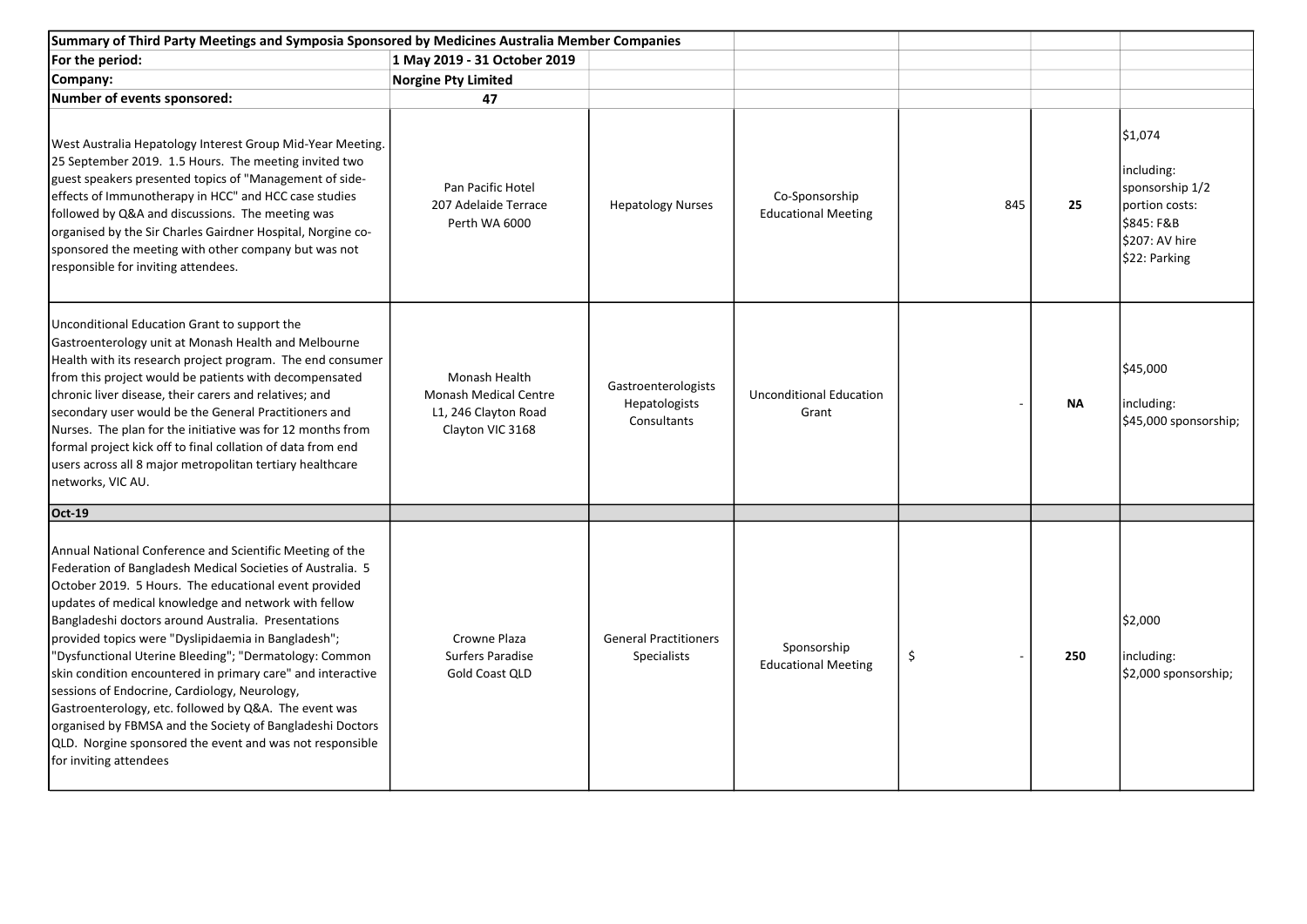| Summary of Third Party Meetings and Symposia Sponsored by Medicines Australia Member Companies                                                                                                                                                                                                                                                                                                                                                                                                                                                 |                                                                       |                                                                                   |                                              |                |     |                                                                                                |
|------------------------------------------------------------------------------------------------------------------------------------------------------------------------------------------------------------------------------------------------------------------------------------------------------------------------------------------------------------------------------------------------------------------------------------------------------------------------------------------------------------------------------------------------|-----------------------------------------------------------------------|-----------------------------------------------------------------------------------|----------------------------------------------|----------------|-----|------------------------------------------------------------------------------------------------|
| For the period:                                                                                                                                                                                                                                                                                                                                                                                                                                                                                                                                | 1 May 2019 - 31 October 2019                                          |                                                                                   |                                              |                |     |                                                                                                |
| Company:                                                                                                                                                                                                                                                                                                                                                                                                                                                                                                                                       | <b>Norgine Pty Limited</b>                                            |                                                                                   |                                              |                |     |                                                                                                |
| Number of events sponsored:                                                                                                                                                                                                                                                                                                                                                                                                                                                                                                                    | 47                                                                    |                                                                                   |                                              |                |     |                                                                                                |
| Australiasian Hepatology Association 2019. 18-19 October<br>2019. 12 Hours. The conference combined with exhibition<br>featuring presentations, Q&A and case studies, provided<br>many educational sessions and latest clinical and practice<br>updates on Hepatitis B & C, liver cancer and liver disease<br>morbidity, focused on nurse-led models of care. . Norgine<br>sponsored the conference and participated the exhibition.                                                                                                           | Opal Cove Resort<br>Pacific Highway<br>Coffs Harbour NSW              | Specialists<br><b>Nurses</b>                                                      | Sponsorship<br><b>Educational Meeting</b>    | \$             | 82  | \$23,180<br>including:<br>\$20,000 sponsorship<br>\$1,950 exhib stand<br>\$1,230 exhib signage |
| 2019 National Transplant Nurses' Association Conference. 10-<br>11 October 2019. 13 Hours. The theme for the 2019 TNA<br>Conference was "Everyone Matters, Everyone Cares" and was<br>consistent throughout all the presentations in the conference<br>program. A list of speakers provided insightful presentations<br>on topics of "Paediatrics", "Trials and Tribulations of<br>transplant co-ordination in the indigenous community, care<br>of the vulnerable", etc. Norgine sponsored the conference<br>and participated the exhibition. | Rydges Southbank<br>Cnr Grey & Glenelg Streets<br><b>Brisbane QLD</b> | <b>Specialists</b><br><b>Nurses</b><br>Allied Health<br>Scientists<br>Researchers | Sponsorship<br><b>Educational Meeting</b>    | \$             | 150 | \$3,750<br>including:<br>\$3,000 sponsorship<br>\$750 signage                                  |
| Melbourne Gut Club Meeting. 31 October 2019. 1.5 Hours.<br>The educational meeting provided three presentations on<br>topics: "Hepatitis B: Thinking outside the Box"; "Colonic<br>polyps - extending the cold snare revolution" and "Update in<br>genetic testing for colorectal cancers" follow by discussions.<br>The meeting was organised by the Western Hospital, Norgine<br>co-sponsored the meeting with other company and was not<br>responsible for inviting attendees.                                                              | <b>Quaff Restaurant</b><br>436 Toorak Road<br>Toorak VIC 3142         | Gastroenterologists<br><b>Advance Trainees</b>                                    | Co-Sponsorship<br><b>Educational Meeting</b> | \$<br>1,636.00 | 40  | \$1,636<br>including:<br>\$1,636 co-sponsorship;                                               |
| <b>GENCA NSW Branch full Day Gastroenterology Updates in the</b><br>Vines Meeting. 26 October 2019. 5.5 Hours. The<br>participants gained knowledge of IBD drugs and current<br>research through the program. Presentation topics including<br>'Post endoscopy follow up"; "Colonoscopy Care Standards";<br>'Current Infection Control in Endoscopy, How to comply",<br>etc. followed by discussions. The meeting was organised by<br>GENCA, Norgine participated with trade display and was not<br>responsible for inviting attendees.        | Mercure Resort Hunter Valley<br>2090 Broke Road<br>Pokolbin NSW 2320  | Gastroenterologists<br><b>Nurses</b>                                              | <b>Trade Display</b>                         | \$             | 36  | \$550<br>including:<br>\$550 sponsorship of<br>trade display                                   |